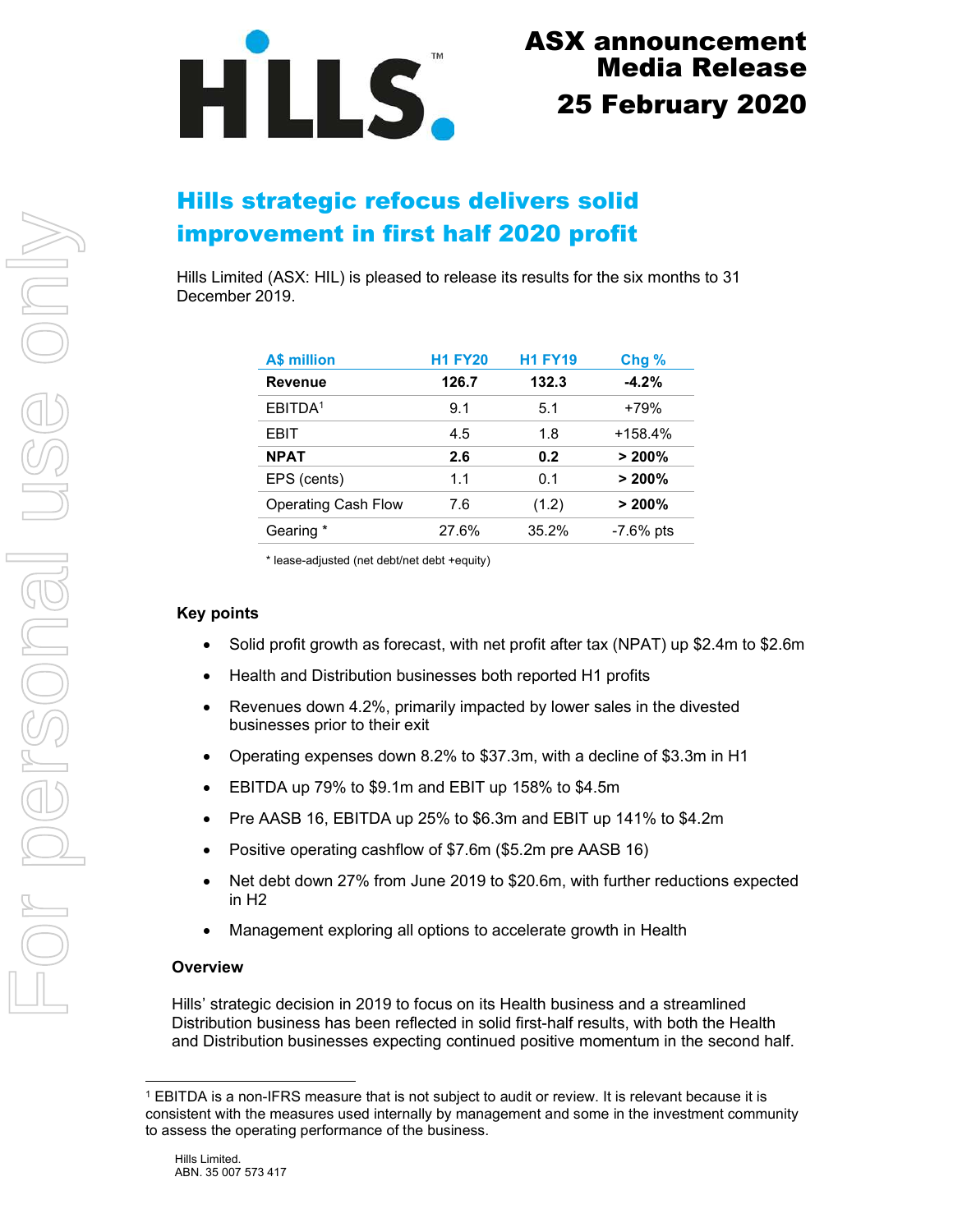

The company's net profit after tax (NPAT) rose significantly to \$2.6 million, up from \$242,000 in the previous corresponding period.

Overall revenue was \$126.7 million, down 4.2% from \$132.3 million in the prior year, with revenues from the divested Antenna business (including Foxtel) down \$3.5 million on declining sales and the divested AV business down \$2 million.

Hills delivered positive operating cash flow of \$7.6 million in the first half, with operating expenses down 8.2 per cent to \$37.3 million. The company remains on track to deliver a reduction in operating expenses (including depreciation) of up to \$5 million in its Distribution business in FY20.

Net debt at 31 December 2019 was \$20.6 million, down from \$28.4 million at the end of June 2019, with further reductions anticipated in the second half.

Hills Chief Executive and Managing Director David Lenz said: "After a year of significant change in 2019, we are starting to see the results of our decision to focus on our Health division and a streamlined Distribution division. With Distribution returning to profitability, a growing pipeline of orders in Health, strong operating cash flow and a continued commitment to finding operational cost savings, we remain on track for a solid full-year result. As we continue to prioritise growth opportunities, we are confident of delivering a prolonged period of sustainable growth in shareholder returns."

#### Health

|               | <b>H1 FY2020</b> | <b>H1 FY2019</b> | % change |
|---------------|------------------|------------------|----------|
| Sales revenue | \$18.2m          | \$18.6m          | $-1.9\%$ |
| <b>EBITDA</b> | \$5.54m          | \$5.7m           | $-2.5%$  |

Hills' Health Solutions division – the leading provider of nurse call solutions, patient engagement solutions and wi-fi networks in Australian and New Zealand hospitals and aged care facilities – performed well in H1 FY20.

Health sales were down 1.9 per cent in the first half, with delays to the roll-out of nurse call systems offset in part by 8.6 per cent growth in sales from patient engagement solutions. EBITDA for the period was down 2.5 per cent to \$5.54 million following increased investment in the Health business in FY20 that was largely offset by improved product margin.

The Nurse Call business signed six contracts for the new IP7500 platform in H1 and delivered 3,600 net new beds during the period. We will complete the delivery of a number of key projects in H2, including projects at Westmead, Casey, Western Health, Alfred and Royal Hobart hospitals. The new IP series wireless platform remains on track for launch in April 2020.

The first installation of the GetWellNetwork patient engagement platform took place in the first half, with the system now operating in 400 beds at the Calvary Hospital in Adelaide. An extra 350 beds are under contract for installation in second half, with the GetWellNetwork product continuing to gain sales momentum.

Hills Limited. ABN. 35 007 573 417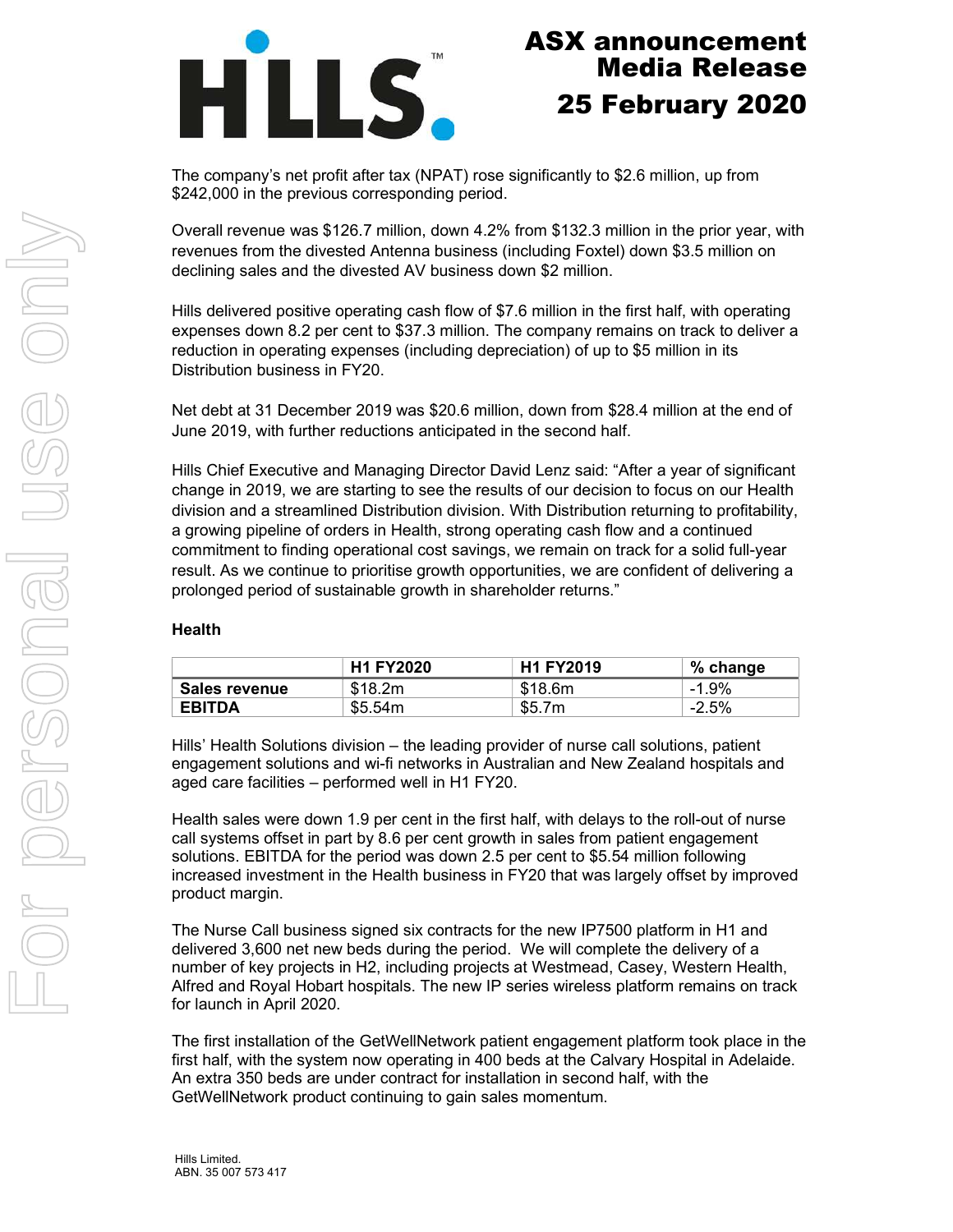

Hills' patient engagement solutions business delivered solid growth in H1, adding 1,060 net new beds and renewing 2,800 beds at 15 hospitals during the period. Hills' guest wi-fi system is now deployed in 13 NSW Health districts, delivering services to more than 4,300 beds, with the number expected to continue to grow in the second half.

As part of our continued focus on driving momentum within our Health business, management is actively reviewing all opportunities to accelerate growth in existing and adjacent markets.

### **Distribution**

|               | <b>H1 FY2020</b> | <b>H1 FY2019</b> | % change |
|---------------|------------------|------------------|----------|
| Sales revenue | \$108.4m         | \$113.7m         | $-4.6%$  |
| <b>EBITDA</b> | \$5.35m          | \$0.91m          | +490%    |

The Distribution division – a leading provider of integrated Security, IT and Technical Services across Australia and New Zealand – has worked hard to return to profitability following the divestment of non-performing businesses in H1.

The division delivered first half EBITDA of \$5.35 million compared to \$0.91 million in the previous corresponding period.

While revenue for the division was down primarily from the businesses exited in December 2019, revenue from the continuing businesses increased by 0.6 per cent with additional improvement in overall margin quality.

Operating expenses in the division fell \$4.0 million to \$22.9 million, with the Distribution business on track to deliver cost savings (including depreciation) of up to \$5 million in FY20. Inventory further reduced by \$6.4 million on the back of improved trading and the divestment of the AV, Antenna and STEP business units during the period.

While conditions remain challenging across the Distribution division, all the work undertaken in H1 of FY20 points towards continued profitability of the business.

### **Outlook**

In line with previous guidance, Hills expects a continuation of solid results in the second half of FY20.

The group will continue to monitor the impact of the coronavirus, or COVID-19, on the supply chain of the Distribution and Health businesses.

While the Distribution business has a strong inventory position today, some delays associated with products sourced from China are anticipated in the coming months and this has been catered for in our safety stock levels.

The impact on the Health business is expected to be minimal given the low exposure to goods sourced from China.